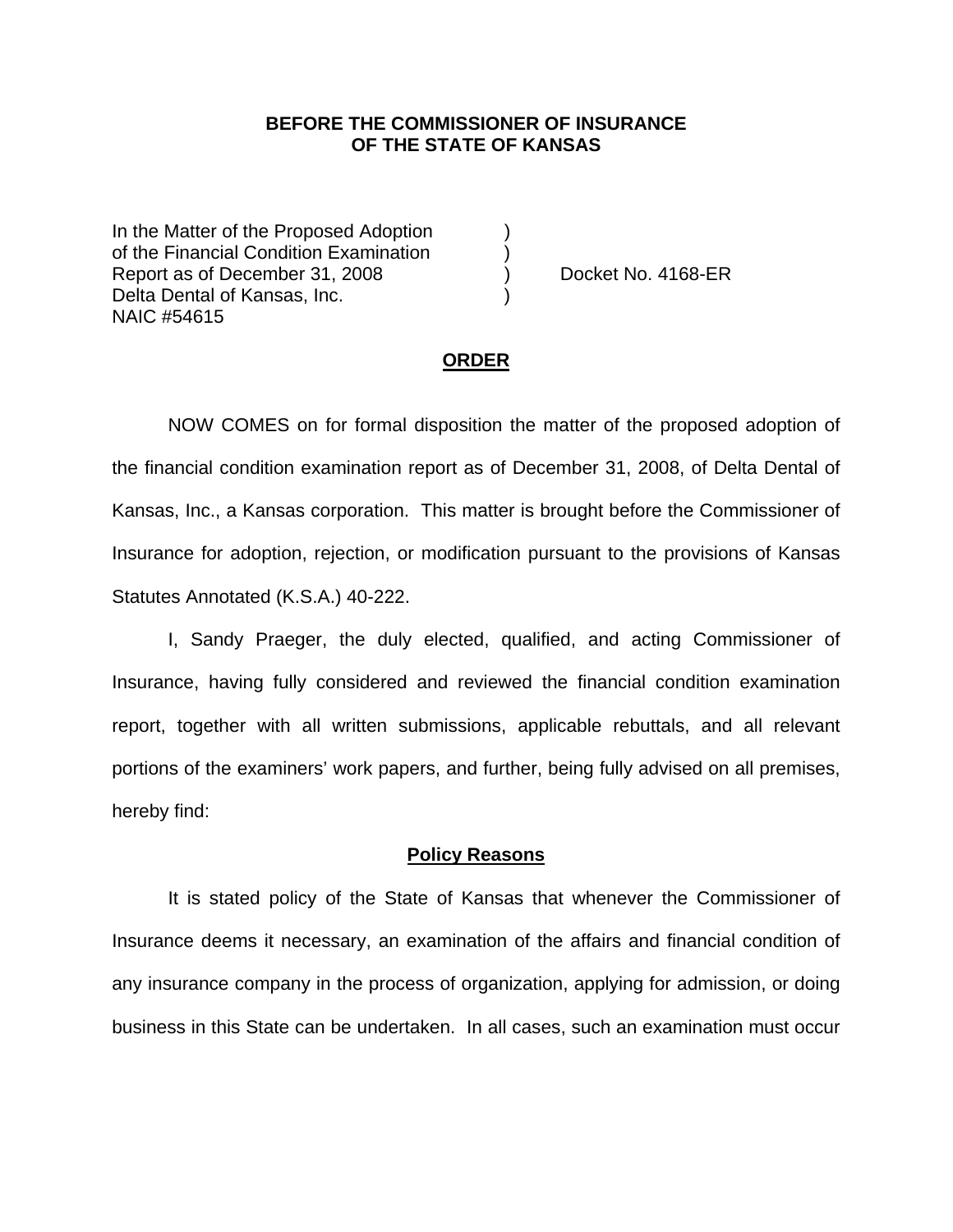once every five (5) years. Through the examination process, the insurance consuming public will be well served and protected.

### **Findings of Fact**

 1. The Commissioner of Insurance has jurisdiction over this matter pursuant to K.S.A. 40-222.

 2. An examination of Delta Dental of Kansas, Inc. was undertaken by the Kansas Insurance Department and was completed on May 12, 2010.

 3. The examiner-in-charge tendered and filed with the Kansas Insurance Department a verified written report of the examination within thirty (30) days following completion of the examination, to wit; May 12, 2010.

 4. Following receipt of the verified report, the Kansas Insurance Department transmitted the report to Delta Dental of Kansas, Inc. on May 13, 2010, with a duly executed notice advising the company of its opportunity to prepare and submit to the Kansas Insurance Department a written submission or rebuttal with respect to any and all matters contained in the report. Delta Dental of Kansas, Inc. was further advised that any written submission or rebuttal needed to be filed with the Kansas Insurance Department no later than thirty (30) days after receipt of the verified report.

 5. Delta Dental of Kansas, Inc. filed a written rebuttal to the verified report on May 28, 2010.

 6. Following receipt of the above described rebuttal, the Kansas Insurance Department agreed to make certain revisions and transmitted a revised report to Delta Dental of Kansas, Inc. on June 4, 2010, with a duly executed notice advising the company of its opportunity to prepare and submit to the Kansas Insurance Department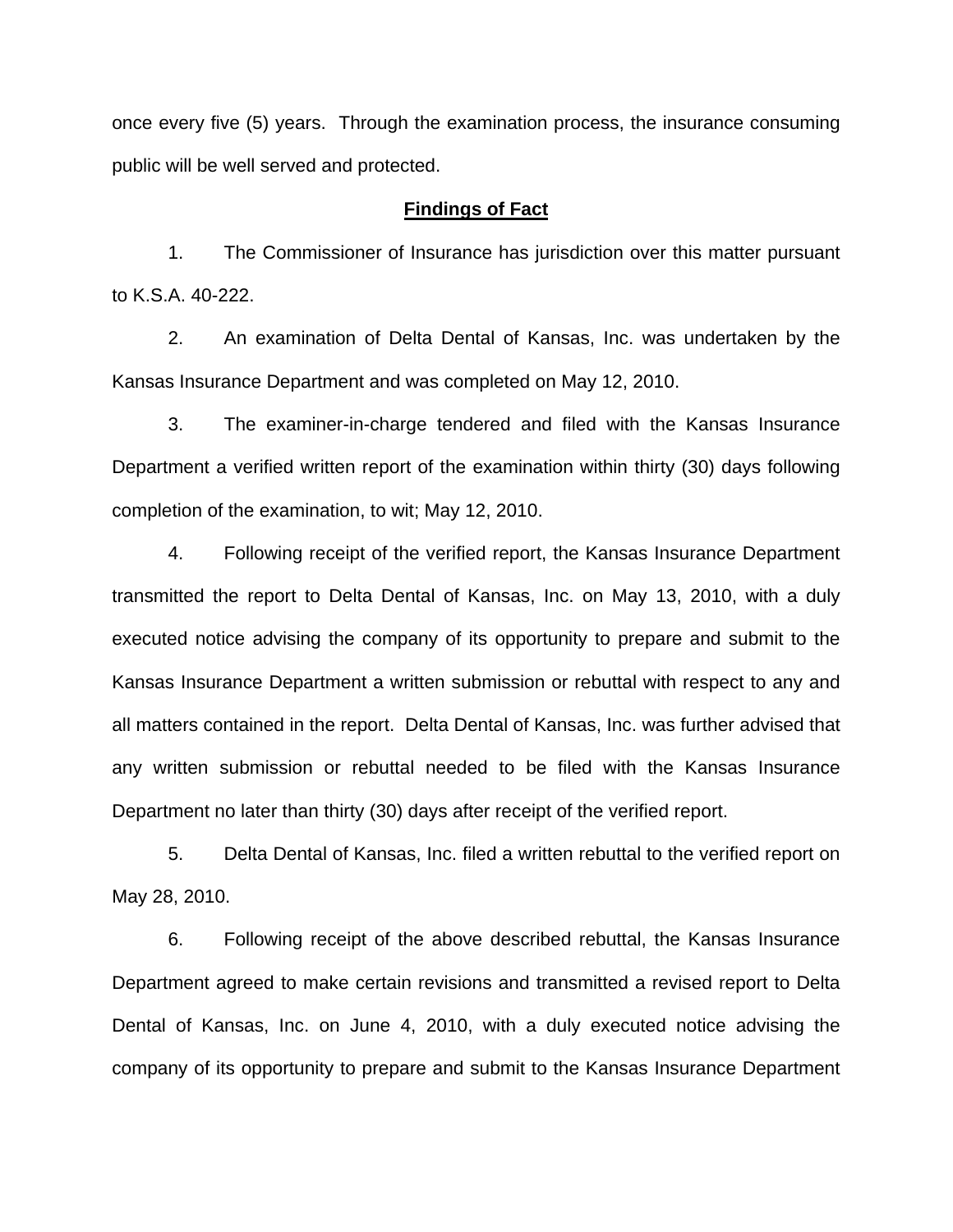a written submission or rebuttal with respect to any and all matters contained in the report. Delta Dental of Kansas, Inc. was further advised that any written submission or rebuttal needed to be filed with the Kansas Insurance Department no later than ten (10) days after receipt of the verified revised report.

 7. Delta Dental of Kansas, Inc. filed a written acceptance of the verified report on June 15, 2010.

8. Based upon the written submission tendered by Delta Dental of Kansas, Inc., the company took no exceptions to matters contained in the verified report.

 9. Within thirty (30) days of the end of the time period allowed for written submission or rebuttal, the Commissioner of Insurance fully reviewed the report, together with all written submissions and rebuttals provided by Delta Dental of Kansas, Inc. The Commissioner of Insurance further reviewed all relevant workpapers.

 10. No other written submissions or rebuttals were submitted by Delta Dental of Kansas, Inc.

## **Conclusion of Law**

11. K.S.A. 40-222(k)(2) provides:

"Within 30 days of the end of the period allowed for the receipt of written submissions or rebuttals, the commissioner shall fully consider and review the report, together with any written submissions or rebuttals and any relevant portions of the examiners workpapers and enter an order:

- (A) Adopting the examination report as filed or with modification or corrections. If the examination report reveals that the company is operating in violation of any law, regulation or prior order of the commissioner, the commissioner may order the company to take any action the commissioner considers necessary and appropriate to cure such violations; or
- (B) rejecting the examination report with directions to the examiners to reopen the examination for purposes of obtaining additional data,